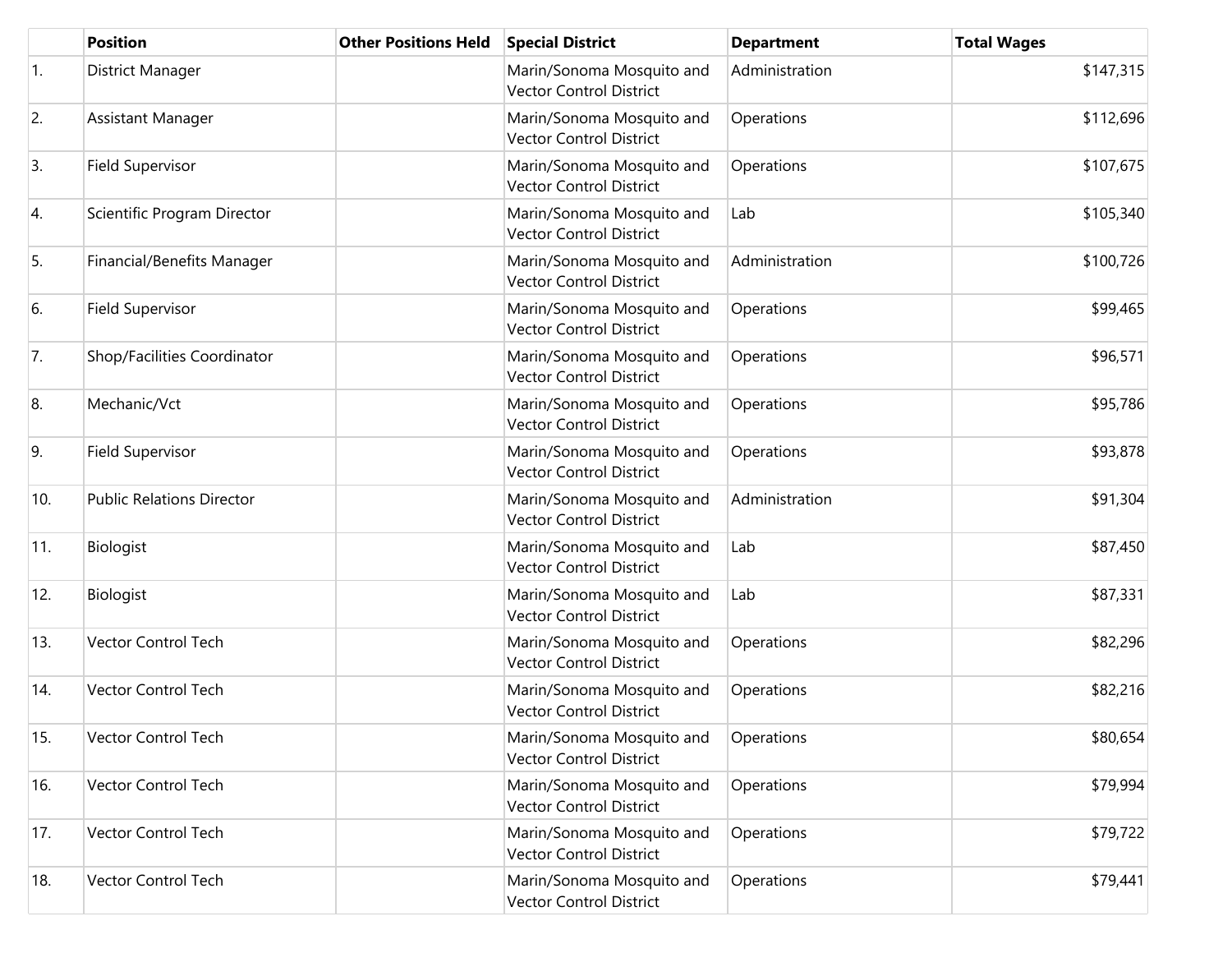| 19. | <b>Vector Control Tech</b>  | Marin/Sonoma Mosquito and<br><b>Vector Control District</b> | Operations     | \$79,423 |
|-----|-----------------------------|-------------------------------------------------------------|----------------|----------|
| 20. | Vector Control Tech         | Marin/Sonoma Mosquito and<br><b>Vector Control District</b> | Operations     | \$78,655 |
| 21. | Biologist                   | Marin/Sonoma Mosquito and<br><b>Vector Control District</b> | Lab            | \$78,242 |
| 22. | Vector Control Tech         | Marin/Sonoma Mosquito and<br><b>Vector Control District</b> | Operations     | \$77,984 |
| 23. | Vector Control Tech         | Marin/Sonoma Mosquito and<br><b>Vector Control District</b> | Operations     | \$77,952 |
| 24. | Vector Control Tech         | Marin/Sonoma Mosquito and<br><b>Vector Control District</b> | Operations     | \$76,734 |
| 25. | Vector Control Tech         | Marin/Sonoma Mosquito and<br>Vector Control District        | Operations     | \$76,283 |
| 26. | Vector Control Tech         | Marin/Sonoma Mosquito and<br><b>Vector Control District</b> | Operations     | \$76,087 |
| 27. | Vector Control Tech         | Marin/Sonoma Mosquito and<br><b>Vector Control District</b> | Operations     | \$76,087 |
| 28. | <b>Vector Control Tech</b>  | Marin/Sonoma Mosquito and<br><b>Vector Control District</b> | Operations     | \$76,087 |
| 29. | Fisheries Technician        | Marin/Sonoma Mosquito and<br><b>Vector Control District</b> | Operations     | \$75,913 |
| 30. | Vector Control Tech         | Marin/Sonoma Mosquito and<br><b>Vector Control District</b> | Operations     | \$75,860 |
| 31. | Vector Control Tech         | Marin/Sonoma Mosquito and<br><b>Vector Control District</b> | Operations     | \$75,788 |
| 32. | <b>Education Specialist</b> | Marin/Sonoma Mosquito and<br><b>Vector Control District</b> | Administration | \$74,467 |
| 33. | Vector Control Tech         | Marin/Sonoma Mosquito and<br>Vector Control District        | Operations     | \$68,181 |
| 34. | <b>Vector Control Tech</b>  | Marin/Sonoma Mosquito and<br><b>Vector Control District</b> | Operations     | \$64,112 |
| 35. | Administrative Assistant    | Marin/Sonoma Mosquito and<br><b>Vector Control District</b> | Administration | \$51,224 |
| 36. | Receptionist                | Marin/Sonoma Mosquito and<br>Vector Control District        | Administration | \$40,061 |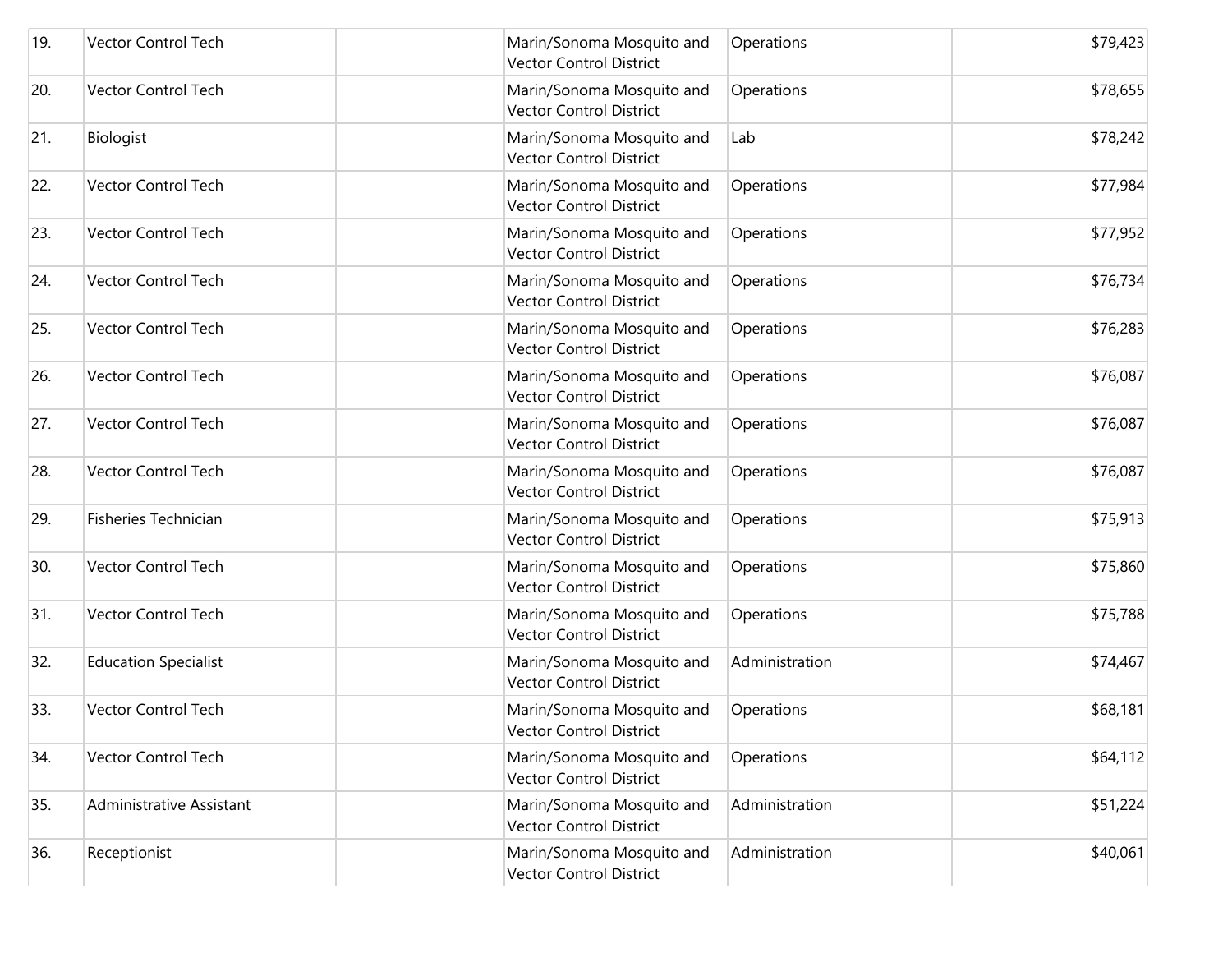| 37. | Seasonal Field Tech      | Marin/Sonoma Mosquito and<br><b>Vector Control District</b> | Operations     | \$18,966 |
|-----|--------------------------|-------------------------------------------------------------|----------------|----------|
| 38. | Lab Seasonal Asst.       | Marin/Sonoma Mosquito and<br><b>Vector Control District</b> | Lab            | \$18,474 |
| 39. | Seasonal Field Tech      | Marin/Sonoma Mosquito and<br><b>Vector Control District</b> | Operations     | \$18,198 |
| 40. | Seasonal Lab Tech        | Marin/Sonoma Mosquito and<br><b>Vector Control District</b> | Lab            | \$14,686 |
| 41. | Seasonal Field Tech      | Marin/Sonoma Mosquito and<br><b>Vector Control District</b> | Operations     | \$13,920 |
| 42. | Seasonal Field Tech      | Marin/Sonoma Mosquito and<br><b>Vector Control District</b> | Operations     | \$12,159 |
| 43. | Shop/Facilities Seasonal | Marin/Sonoma Mosquito and<br><b>Vector Control District</b> | Operations     | \$8,640  |
| 44. | Trustee                  | Marin/Sonoma Mosquito and<br><b>Vector Control District</b> | Administration | \$1,000  |
| 45. | Trustee                  | Marin/Sonoma Mosquito and<br><b>Vector Control District</b> | Administration | \$1,000  |
| 46. | Trustee                  | Marin/Sonoma Mosquito and<br><b>Vector Control District</b> | Administration | \$1,000  |
| 47. | Trustee                  | Marin/Sonoma Mosquito and<br><b>Vector Control District</b> | Administration | \$1,000  |
| 48. | Trustee                  | Marin/Sonoma Mosquito and<br><b>Vector Control District</b> | Administration | \$1,000  |
| 49. | Trustee                  | Marin/Sonoma Mosquito and<br><b>Vector Control District</b> | Administration | \$1,000  |
| 50. | Trustee                  | Marin/Sonoma Mosquito and<br><b>Vector Control District</b> | Administration | \$1,000  |
| 51. | Trustee                  | Marin/Sonoma Mosquito and<br>Vector Control District        | Administration | \$1,000  |
| 52. | Trustee                  | Marin/Sonoma Mosquito and<br><b>Vector Control District</b> | Administration | \$1,000  |
| 53. | Trustee                  | Marin/Sonoma Mosquito and<br><b>Vector Control District</b> | Administration | \$900    |
| 54. | Trustee                  | Marin/Sonoma Mosquito and<br>Vector Control District        | Administration | \$900    |